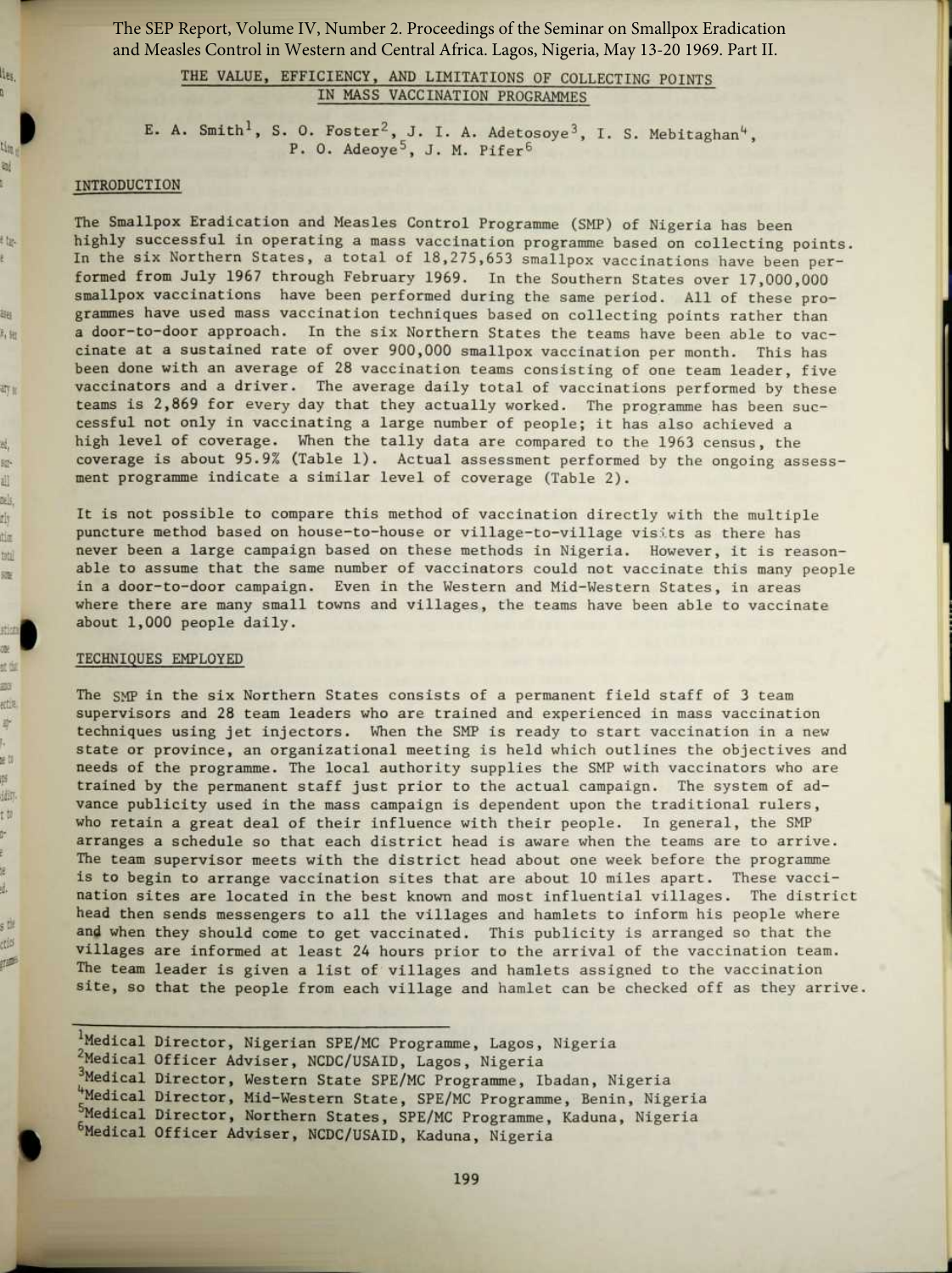Assessment of the coverage achieved by the teams is done within two or three days on a spot check basis. In this way, areas that are poorly covered can be vaccinated prior to the time that the teams leave the area. In the Western State the teams try to visit all villages in the area, no matter how small. The villages are notified in advance when the team will arrive and a central collecting point is used when the team actually vaccinates. The programme is organized so that the teams may visit up to 7 of these small villages in a day . In the Mid-Western State a similar programme has been used, but in certain large villages of 1,000 to 4,000 it has been necessary to set up two or more mass vaccination points because the different political factions do not ordinarily mix, and the people from one section of a town will not cross to another section of the town.

#### FACTORS LIMITING THE EFFICIENCY OF THE MASS CAMPAIGN

Four factors are essential to the successful execution of a mass campaign based on collecting points: 1) Good advance publicity, 2) well organized teams and team schedules, 3) well motivated teams and 4) cooperation of the individuals being vaccinated. Most areas where the teams have failed to achieve very high levels of coverage can be related to one or more of these factors. Specific examples are useful in illustrating the importance of these points.

- A. Urban Campaigns: The SMP in the six Northern States of Nigeria has consistently achieved only mediocre results in the execution of urban campaigns. The coverage in these campaigns has been consistently between 75%-85% while in urban campaigns in the southern states of Nigeria, coverage has been above 90% in some instances. The chief difference has been that the planning in the southern cities has started two to three months in advance, so that vaccination sites, publicity and health education can be well organized and coordinated. The highly successful campaigns in Lagos and Ibadan indicated that central collecting points had to be arranged so that there was at least one vaccination site per  $8,000$  population. The time which the vaccinations were performed had to be altered to coincide with the population availability. Due to the large number of people who were working during the day, vaccination sites were set up in the early morning and late afternoon. Factories and schools were vaccinated on a prearranged schedule.
- B. Vaccination of Igala Division: The coverage that was achieved in the recent mass vaccination campaign in Igala Division, Kwara State was low for several reasons.

The area was markedly different from other areas in the six Northern States. The villagers are quite independent and relate poorly to the central authority. Therefore, the advance publicity was poor. Second, the area is quite disorganized due to the close proximity to the war front. This made the vaccination of certain areas impossible. Third, the team supervisor was relatively inexperienced and organized the teams poorly. At times they had no work to do, or the local authority had been informed too late to warn the people that the teams were coming. Mop up operations are being planned in this area. These plans will include the use of local personnel who are accustomed to working in the area as well as an advance publicity man who will educate the people during two separate visits to the village prior to the arrival of the vaccination teams.

C. Vaccination of Nomadic Groups: In areas where there are a large number of seminomadic and nomadic Fulani, the coverage achieved has been quite poor, even though the coverage among the sedentary population has been excellent. The problem in vaccinating nomadic people is that they are scattered in remote areas, making advance publicity of any sort extremely difficult. However, there is a basic difficulty that lies deeper than an inability to inform them they should come to be vaccinated. They are extremely individualistic and at times resistant to vaccination. Vaccination scar surveys have indicated that only about 40% of the nomadic Fulanis in western Sokoto Province had been vaccinated by the mass campaign at the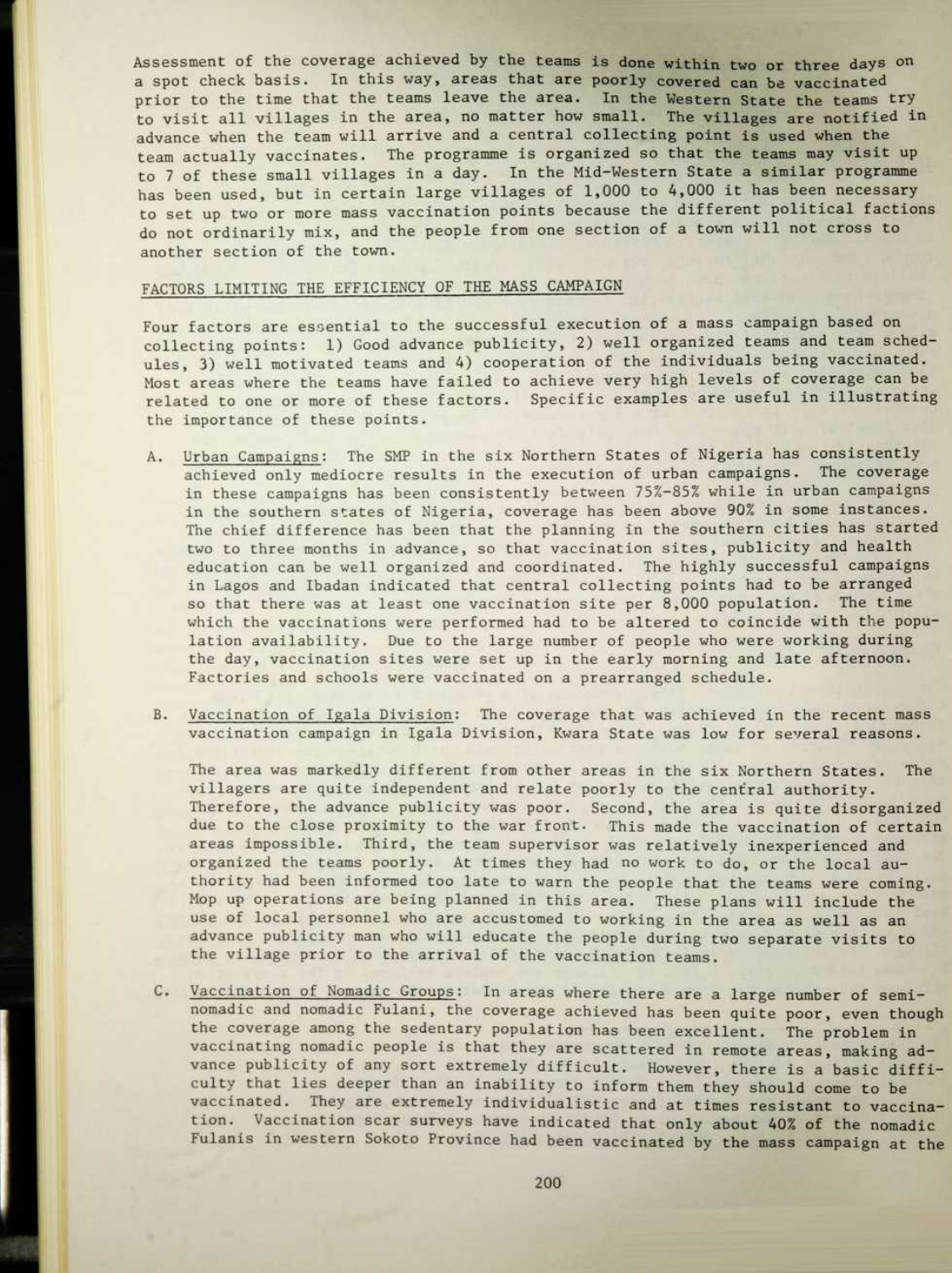completion of the attack phase. Mopup operations in this area included a villageto-village and house-to-house campaign, using multiple puncture or Ped-O-Jet technique. This campaign was conducted during the rainy season when the Fulanis are in large camps. This facilitates their vaccination, but, even so, only about 80% were vaccinated. In general, mass vaccination based on large collecting points does not seem to be an effective way of vaccinating nomadic Fulanis.

jt.

try 山 æ. u tir W.  $\log_{10}$ 电区

ab. 海路 tlang.  $\pm 0.1$ share

stad mea Ale stare  $-521$ 墓 三 14pt e the i 故神 daring nut.

出出 46 5. P

**Hillip** certain ai. 世 ening 世 妥 tO.

ait choup in  $\omega$ 世 g. dur. dic  $cb2$  A similar problem has been encountered in the rivers areas in the Southern States of Nigeria. As most of these villagers are involved in trading or fishing, 50% of the population is away from the village at any given time. As absence may be for days or weeks, advance notification has not been very effective. Therefore, the use of collecting points in this area has not been successful. Good vaccination coverage has been achieved by making repeated visits or by posting local staff in the area who can do a low intensity continuing campaign.

- D. Vaccination of Migrant Labourers: There are large numbers of migrant labourers who travel hundreds of miles into small isolated farm camps in the southern States. As these people relate poorly to the central authority in the farming area, vaccination of this group must be directed to the dry season residence or to transport routes . A similar problem exists in the Northern States during the dry season, when a large number of workers travel to urban areas and areas in the south to look for work. In Kano City, transient persons enter and leave the city at a rate of about 20,000 per day. Vaccination of these people has been accomplished at mass vaccination points located along the main roads leading into town over a three to four week period of time.
- E. Vaccination of the Small Remote Village: The mass campaign in the North has experienced difficulty in vaccinating small remote villages or hamlets that are located a great distance from the vaccination site. Actual assessment data has not shown a significant difference between the coverage which the programme has achieved in villages less than two miles from the vaccination site and those villages that are more than five miles from the vaccination site (Table 3). However, the SMP has investigated two important oubreaks of smallpox that have occurred in small remote poorly vaccinated villages. The failure to vaccinate such villages could be the result of either of two factors. First, the village might not have been notified that the mass campaign was being carried out; second, although having been notified, the villages may have been reluctant to walk the distance to the vaccination site. The first of these reasons is a failure in the advance publicity, and the second is a failure of the organization of the campaign.
- F. Decreased Coverage of the More Recent Campaigns: There is good evidence that the mass campaign in the six Northern States has been doing a less efficient job as the campaign goes on. Coverage achieved in sample area I of the Bauchi campaign was less than 80% in a population of more than one million people (Table 4). This is compared to a coverage of over 90% that was achieved earlier in the programmes in Sokoto, and Katsina and Kano. This is probably due to a decreasing interest on the part of the team leaders and team supervisors. When the mass campaign was • first initiated, they had a great deal of interest and enthusiasm in their work. However, as the campaign has progressed, the interest has definitely decreased, especially since the formation of the six new Northern States and the consequent interest of team leaders to be reassigned to their home States.
- G. Poor Coverage in Highly Individualistic Animinist Villages in the North-Eastern State: Even if the mass campaign is functioning efficiently, the teams must have the cooperation of the people. In Adamawa Province there is a tribe of highly individualistic villagers who are quite resistant to vaccination . Preliminary assessment results indicate that the coverage in this tribe was only about 62% while the coverage in other villages in the area was over 90% . The lack of cooperation in these areas will be extremely difficult to overcome, requiring a well-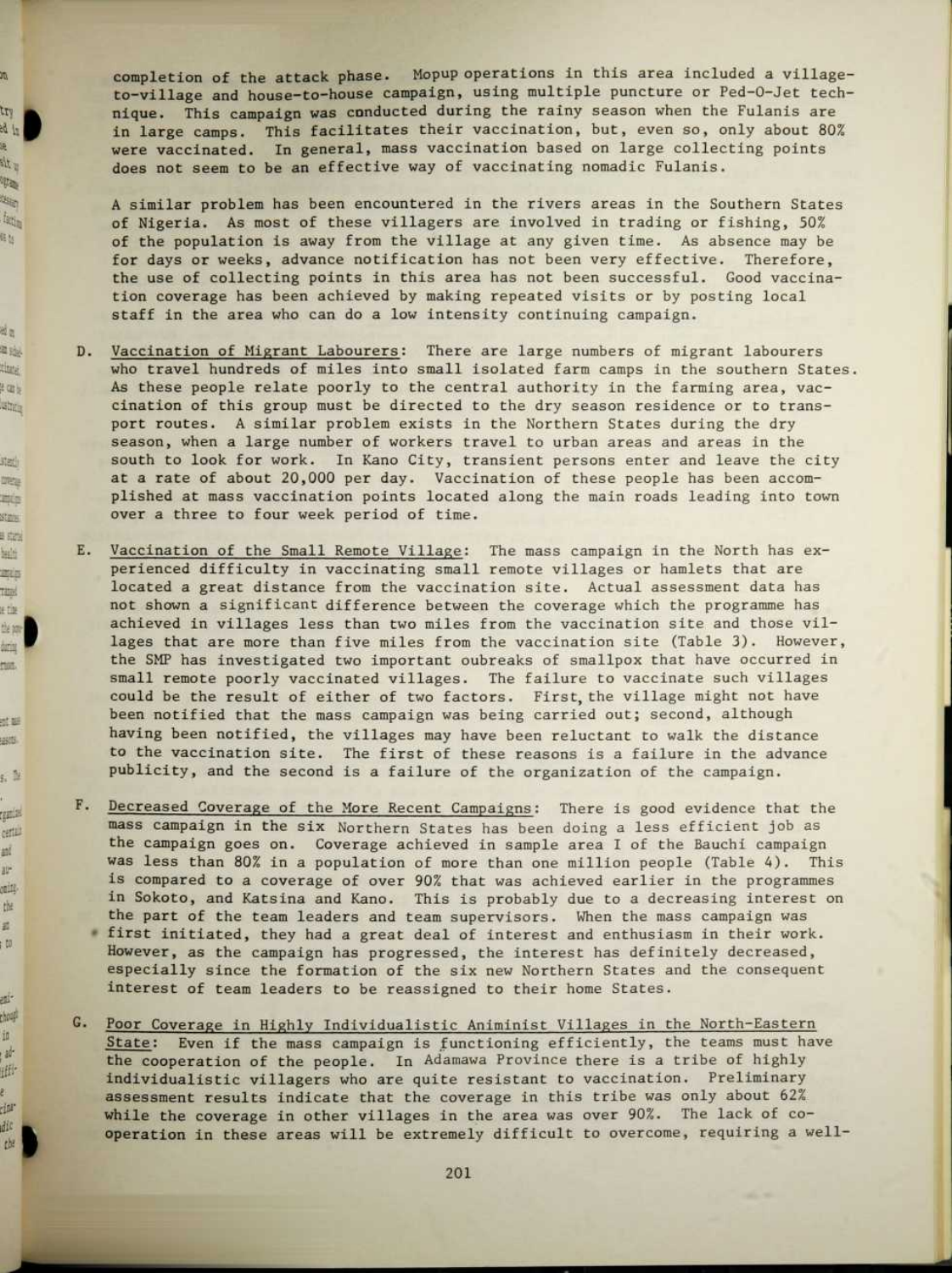organized health education project that is able to reach large numbers of people and convince them of the value of vaccination.

## SMALLPOX IN VACCINATED AREAS

One of the best ways of evaluating collecting points as a means of operating a mass vaccination campaign is to examine the various smallpox outbreaks that have occurred in vaccinated areas. These outbreaks fall roughly into five categories: 1) smallpox occurring in isolated compounds and small isolated hamlets, 2) smallpox occurring as small outbreaks or isolated cases where the coverage has been moderately good, 3) smallpox occurring in nomadic groups, 4) smallpox occurring as single importations into well vaccinated villages and 5) smallpox occurring in vaccinated individuals.

- 1. Smallpox in remote villages and isolated compounds: As discussed previously, remote villages that are unvaccinated have been responsible for at least two major outbreaks in vaccinated areas. The importance of these isolated pockets of susceptibles depends on the extent to which they exist . If a large number of these hamlets are left in vaccinated areas, it is possible that they could support smallpox transmission for long periods of time.
- 2. Smallpox occurring in villages where the coverage has been moderately good: There have been several outbreaks, particularly in Kano State, where up to seven cases of smallpox have occurred in villages where coverage is between 60 to 80% . It appears that these villages have been poorly covered for reasons discussed. However, smallpox transmission appears to be a limited phenomena with, at most, 2 to 3 generations occurring in any one village. This is enough to permit transmission, as these cases, in turn, appear to be responsible for the introduction of the disease into other villages with a limited number of susceptibles.
- 3. Smallpox occurring in migrant groups: A series of smallpox outbreaks in Western Sokoto province of the North-Western State occurred during the first half of 1968 and appears to have been related to smallpox transmission that was supported by nomadic Fulanis who had not been vaccinated by the mass campaign.

A number of smallpox cases have been exported from outbreaks occurring in migrant workers, particularly in the cocoa plantations around Oyo in the Western State.

- 4. Smallpox occurring as single importations into well vaccinated villages: There have been a total of eight confirmed importations of smallpox into Katsina Province of the North-Central State since the completion of the mass campaign. In none of these cases has there been any transmission within the villages. All of these villages had an extremely high level of immunity which did not permit continued transmission of smallpox.
- 5. Smallpox occurring in vaccinated individuals: There have been about 14 cases of smallpox in individuals who have stated that they have been vaccinated by the SMP. All but four of these occurred as isolated cases, while the others all occurred in one compound that went through the vaccination line at the same time. It seems likely that most of these cases were due to poor technique on the part of the vaccinator.

#### SUMMARY

Vaccination at collecting points has been very successful in the SMP in Nigeria. In the six Northern States the mass campaign has been able to use collecting points located about 10 miles apart and to achieve a coverage of 90% in areas where the traditional authority is quite strong. In the Southern States the vaccination sites have had to be organized on a village to village basis, but collecting points have been successful in vaccinating the people once the team is in the village. Critical to the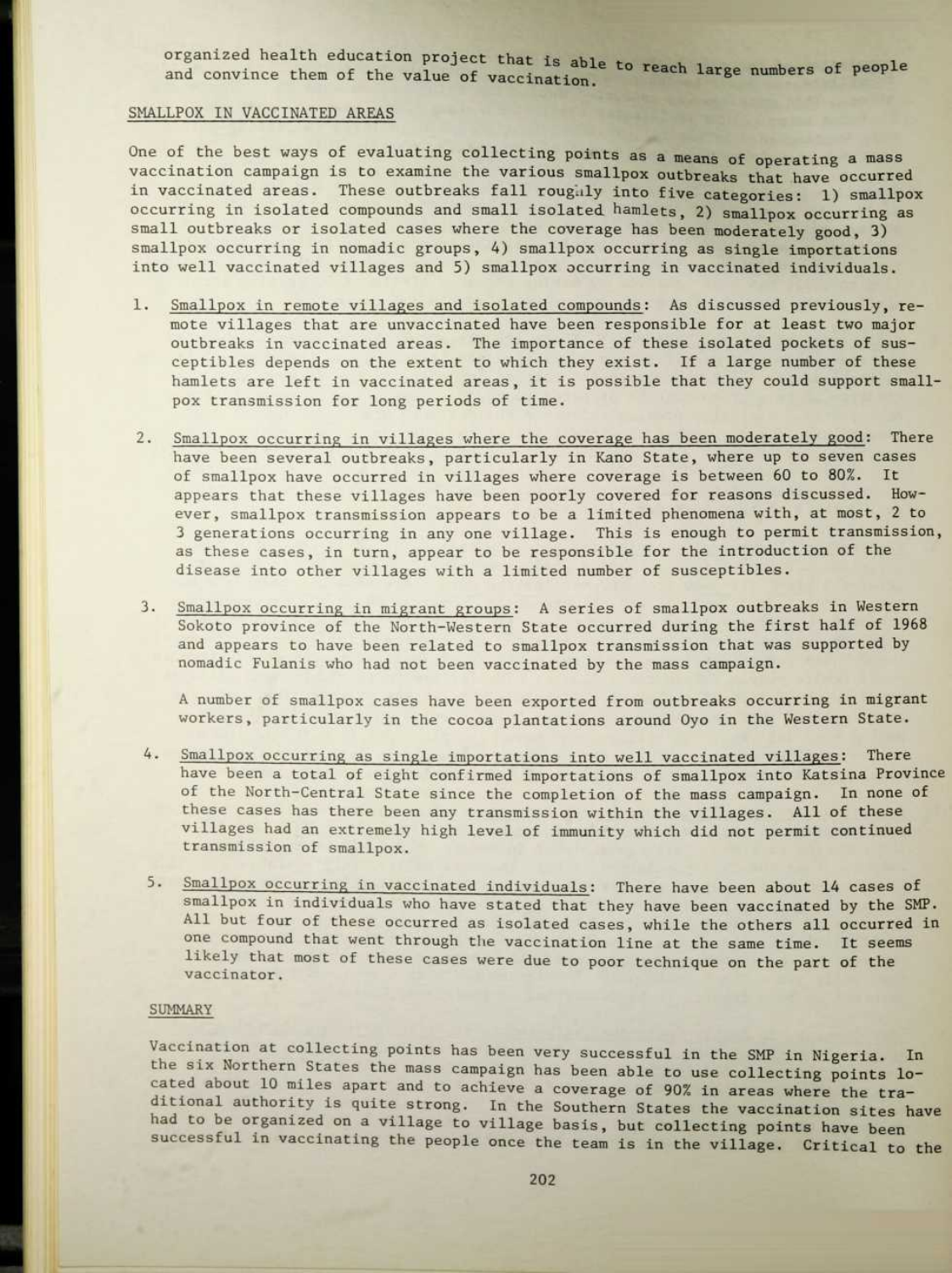success of a mass campaign based on collecting points are four factors: 1) good advance publicity, 2) well organized teams and teams schedules, 3) well motivated teams and 4) cooperation of the people being vaccinated.

| State         | Province | Population<br>1963<br>Census | No. of<br>Smallpox<br>Vaccinations<br>(Tally Data) | Population<br>Vaccinated<br>(%) |
|---------------|----------|------------------------------|----------------------------------------------------|---------------------------------|
| North-Western | Sokoto   | 4,334,769                    | 4,183,464                                          | 95.3                            |
| North-Central | Katsina  | 2,545,005                    | 2,749,824                                          | $100+$                          |
| Kano          | Kano     | 5,774,842                    | 5,560,571                                          | 96.1                            |
| North-East    | Bornu    | 2,854,000                    | 2,576,575                                          | 90.3                            |
| North-East    | Bauchi   | 2,476,329                    | 2,347,233                                          | 94.6                            |
| Total         |          | 17,984,945                   | 17,407,667                                         | 96.7                            |

# Table 1. Percent Vaccination Coverage Estimated by Comparing Tally Data with Population Data

1, 瑚 Un. 41 N) th. 埏

Ц, 26. 晴  $t_{\infty}$ me

보노 es. L) m b 联(h mia 让

ie: 明朝 zu.

bip. 弹 坚 udz im: 湖 山羊

三世 **ATA** 脚 龅

 $\mathbb{R}$ 计理 , br o 山

# Table 2. Percent Vaccinations Coverage by Age in Sokoto and Katsina Provinces and Kano State from Assessment Data

|         | Age Group  |             |            |        |
|---------|------------|-------------|------------|--------|
|         | $0-3$ yrs. | $4-14$ yrs. | $15+$ yrs. | Total* |
| Sokoto  | 96.7       | 97.3        | 95.7       | 96.3   |
| Katsina | 96.7       | 96.5        | 92.7       | 94.4   |
| Kano    | 89.1       | 93.8        | 88.8       | 90.6   |
| Total*  | 93.1       | 95.5        | 91.8       | 93.2   |

\* Totals weighted in proportion to the population of each area.

## Table 3. Percent Vaccination Coverage in Kano State by Distance from the Vaccination Site

| Distance from | Age Group  |             |            |            |       |
|---------------|------------|-------------|------------|------------|-------|
| Vaccination   |            |             | Male       | Female     |       |
| Site (miles)  | $0-3$ yrs. | $4-14$ yrs. | $15+$ yrs. | $15+$ yrs. | Total |
| $0 - 1$       | 91.5       | 96.6        | 91.5       | 90.4       | 93.0  |
| $2 - 4$       | 91.2       | 94.3        | 92.4       | 88.7       | 91.7  |
| $5+$          | 90.6       | 91.4        | 89.9       | 87.0       |       |